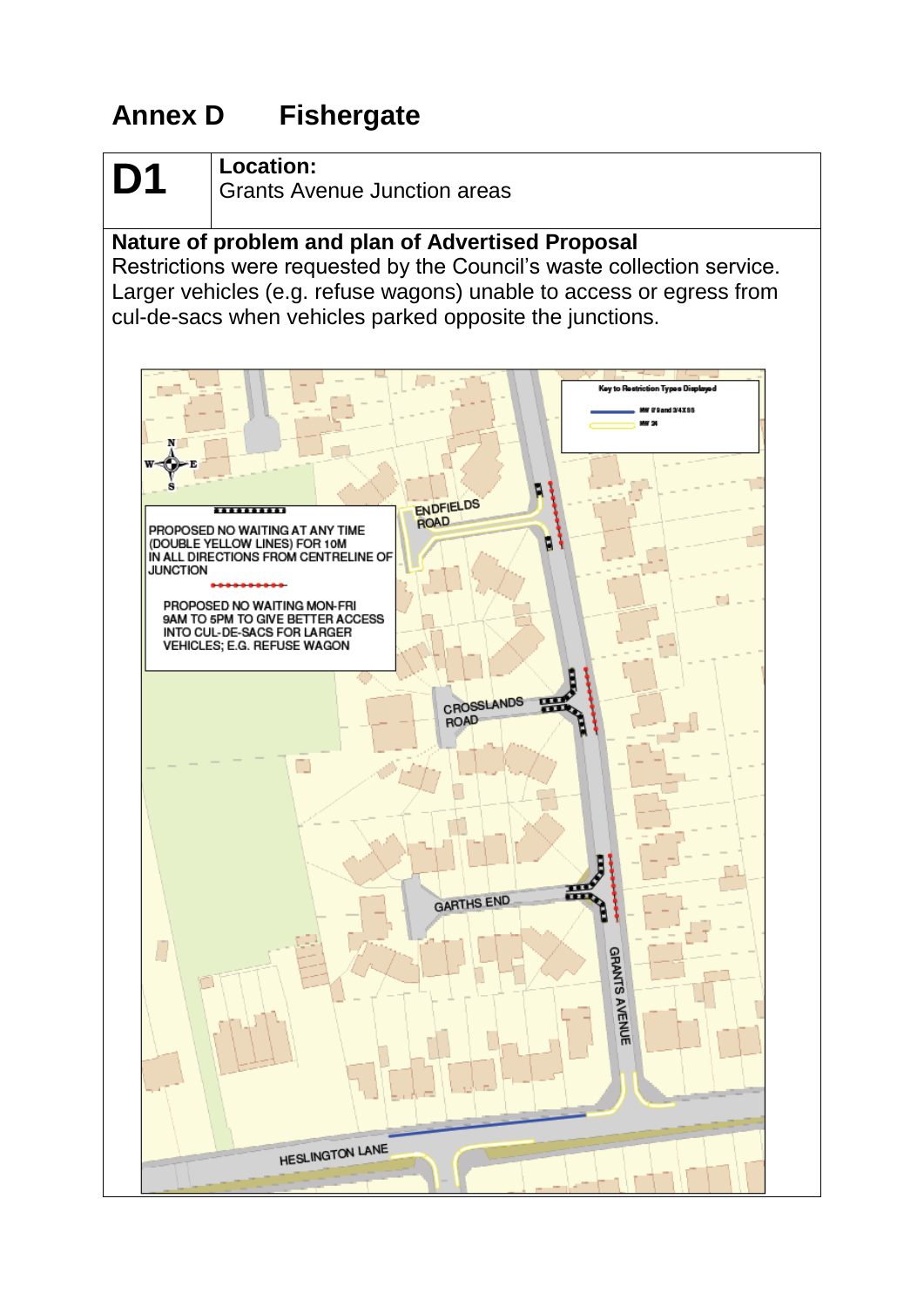The proposal was designed to remove parked vehices from the junction areas during the working day. Double yellow being introduced for standard junction protection and sight lines on the immediate junction with single yellow lines opposite the junctions to operate 9am to 5pm to give delivery and refuse vehicles better access without over running the kerbs during the working day whilst still allowing some parking amenity for residents on an evening and weekend.

#### **Representations Received**

We have received two representations to the proposal, both requesting additional restrictions.

*"I am very pleased to see that steps are finally being proposed to address the parking problems on Grants Ave which I am sure will go some way to improving vision along Grants Ave when exiting Crosslands Road, Endfields Road and Garths End hopefully making Grants Ave safer …*

*However due to the fact that Grants Ave dips down from Endfields Road to roughly a midpoint between Crosslands Road and Garths End and also curves slightly to the West from the Southern edge of Crosslands Road junction I believe a 10 metre restriction on the South side of Endfields Road and particularly Crosslands Road still shields .. clear view of any traffic travelling North on Grants Ave to any vehicle exiting Endfields Road and in particular Crosslands Road. After a little experimentation with parking a vehicle at 10 metres and then 15 metres from the centre line of, in particular Crosslands Road, I have found that the view is greatly improved at 15metres. As such can I request that consideration is given to the 'No Waiting at any time' restrictions for South from the centre line of Endfields Road and Crosslands Road is revised to 15 metres?* 

*Additionally would it be possible to look at the three 'No Waiting from 9am to 5pm Monday to Friday' restrictions proposed for Grants Ave to be extended to 8am to 5pm or ideally 6pm as a number of delivery vans and vans belonging to residents of Garths End, Crosslands Road and Endfields Road tend to be mobile at this earlier and later time. As all properties appear to have room for parking none of these additional restrictions should affect any residents and probably make Grants Ave a safer place, provided the 20mph limit is adhered to and care is still taken exiting the side roads and driveways.* 

The second representation from a resident is concerned the restrictions will exacerbate the issue of vehicles parking opposite the driveway by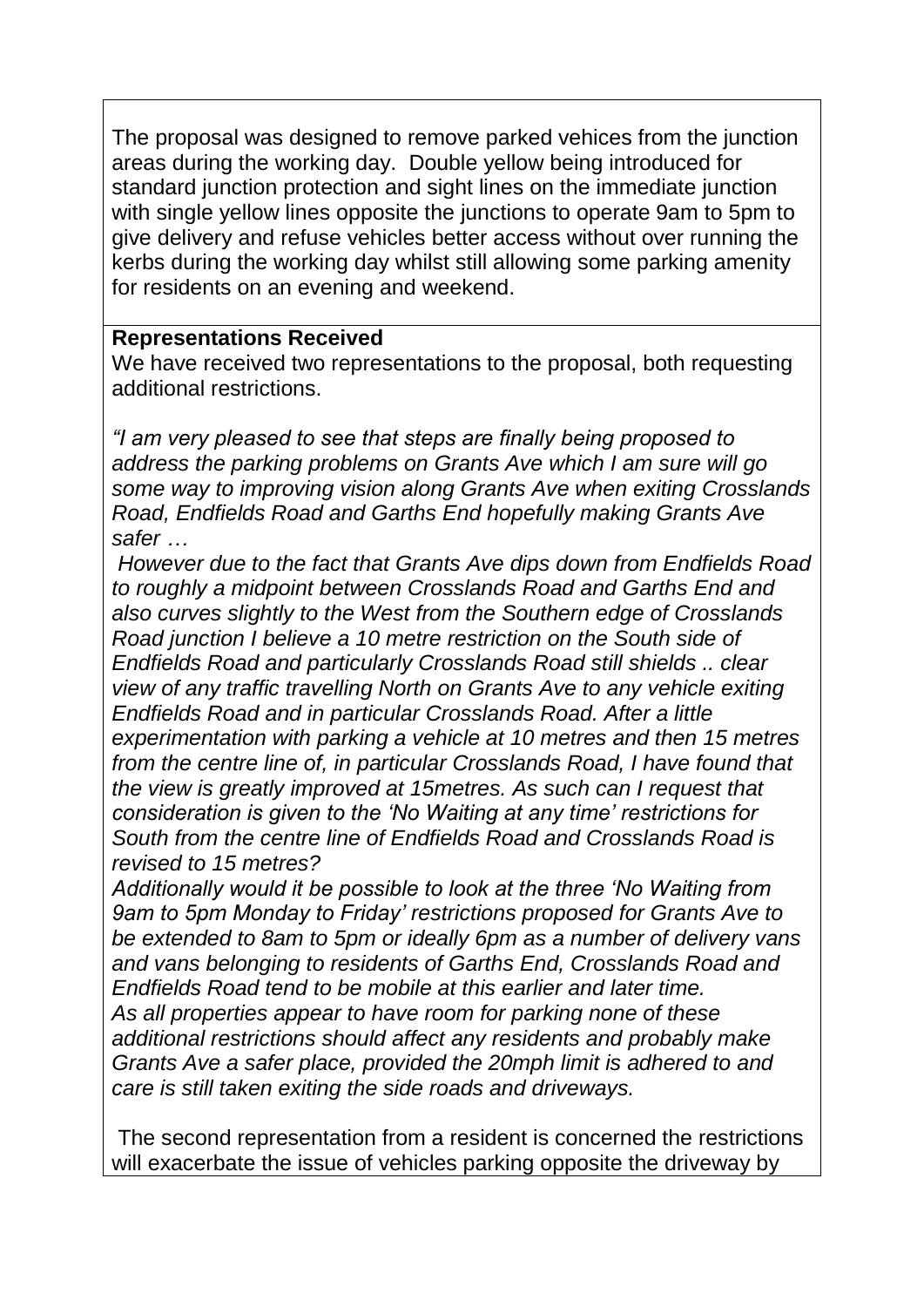displacing them from the junction area and would like consideration to be given to extending the restrictions further from the centreline north of the junction with Endfields Road. This resident does not want to delay the implementation of restrictions already proposed.

#### **Officer analysis**

We are unable to implement additional restrictions from this round of advertising, or change a proposed timed restrictions unless it is a lesser restriction. Altering the time of the single yellow line, whilst a valid request, would be more restrictive than advertised.

The drive access for the second representation is approximately 25m from the centre line – a longer line on one side of the carriageway displaces vehicles to the other and creates the same issue for different residents. It is difficult to solve this issue without restrictions for virtually the full length of the street on both sides.

The advertised proposal was made to improve access for refuse vehicles. It has raised other concerns which we are unable to resolve through the proposal.

#### **Options**

- 1. Implement as advertised and refer the request for additional restrictions for consideration and taking forward in the next review. This is the recommended option because to re-advertise would cause a delay to the proposed restrictions.
- **2.** Take no further action at this time and re-visit the issue with a view to re-advertising a more restrictive proposal. This is not recommended because of the delay to getting some restrictions on street. Once implemented we will be able to better monitor what additional restrictions are required or necessary.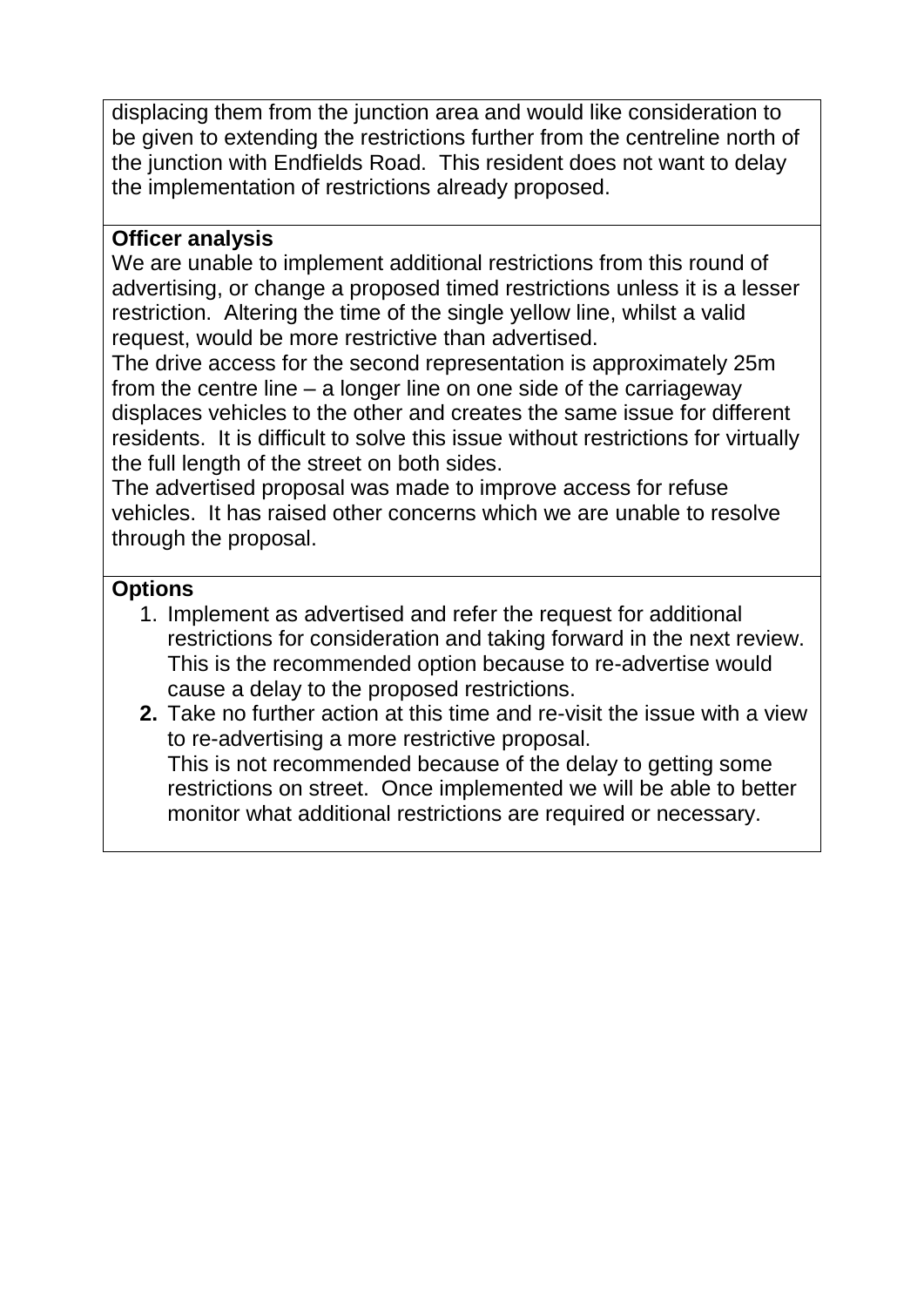**D2 Location:**<br>Barbican Mews

### **Nature of problem and plan of Advertised Proposal**

A Petition from Residents of Barbican Mews was received requesting waiting restrictions on the wall side of the carriageway.



Although the petition requested restrictions on the wall side (rear of Wellington Street), our proposal was designed to protect the footway side, maintain sight lines for drivers on egress from the residential areas and leave some parking amenity for residents/visitors. Restrictions were proposed on both sides of the carriageway on the narrower section. Barbican Mews is part of the cycle network route.

Restrictions as detailed on the plan.

#### **Representations Received**

A letter drop was undertaken to all residents in Barbican Mews, including those facing Barbican Road. We received an objection from one Resident:

*I do not believe that the plans for double yellow lines on Barbican Mews are fit for purpose. I believe that the double yellow lines on the opposite side of the road to my property should be extended from their proposed location to where the current double yellow lines are in place.*

*The reason for this is that if there are no double yellow lines put here then all the parked cars that will be unable to park where the proposed double yellow lines are going will all try to park in this area. I also do not understand why the entrance to the square in front of my property is*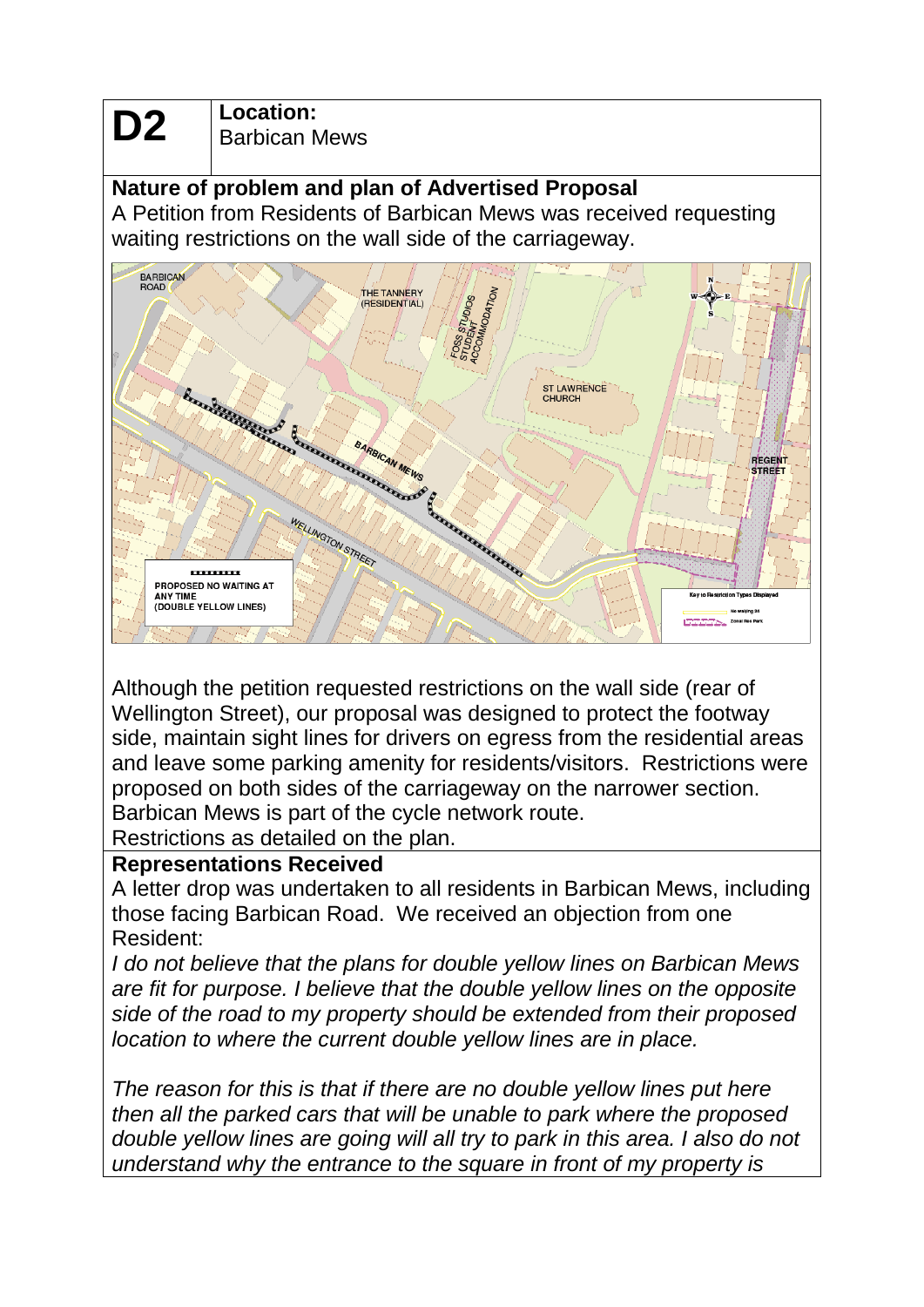*treated differently to the entrance to the square further down where double yellow lines have been proposed.*

#### **Analysis**

We can sympathise with the views of this resident, the carriageway is narrow and can vary from 5m to 3m in width. We have protected the narrowest part to ensure vehicle access with restrictions both sides of the carriageway.

As the petition requested restrictions on one side of the carriageway we have to assume most residents would like some additional parking amenity on street. We are unable to implement additional restrictions from this proposal. If implemented and obstruction issues still occur we will propose additional restrictions at that time

#### **Options**

- 1. Over-rule the objection and implement as advertised. This is the recommended option because it meets the expectations of residents who petitioned the council to introduce waiting restrictions.
- 2. Uphold the objection and advertise a proposal for restrictions the full length both sides of the carriageway. This is not the recommended option because it would delay implementation of restrictions by several months and we do not believe this is the view of the majority of residents. We are able to advertise additional restrictions should they be required in the future.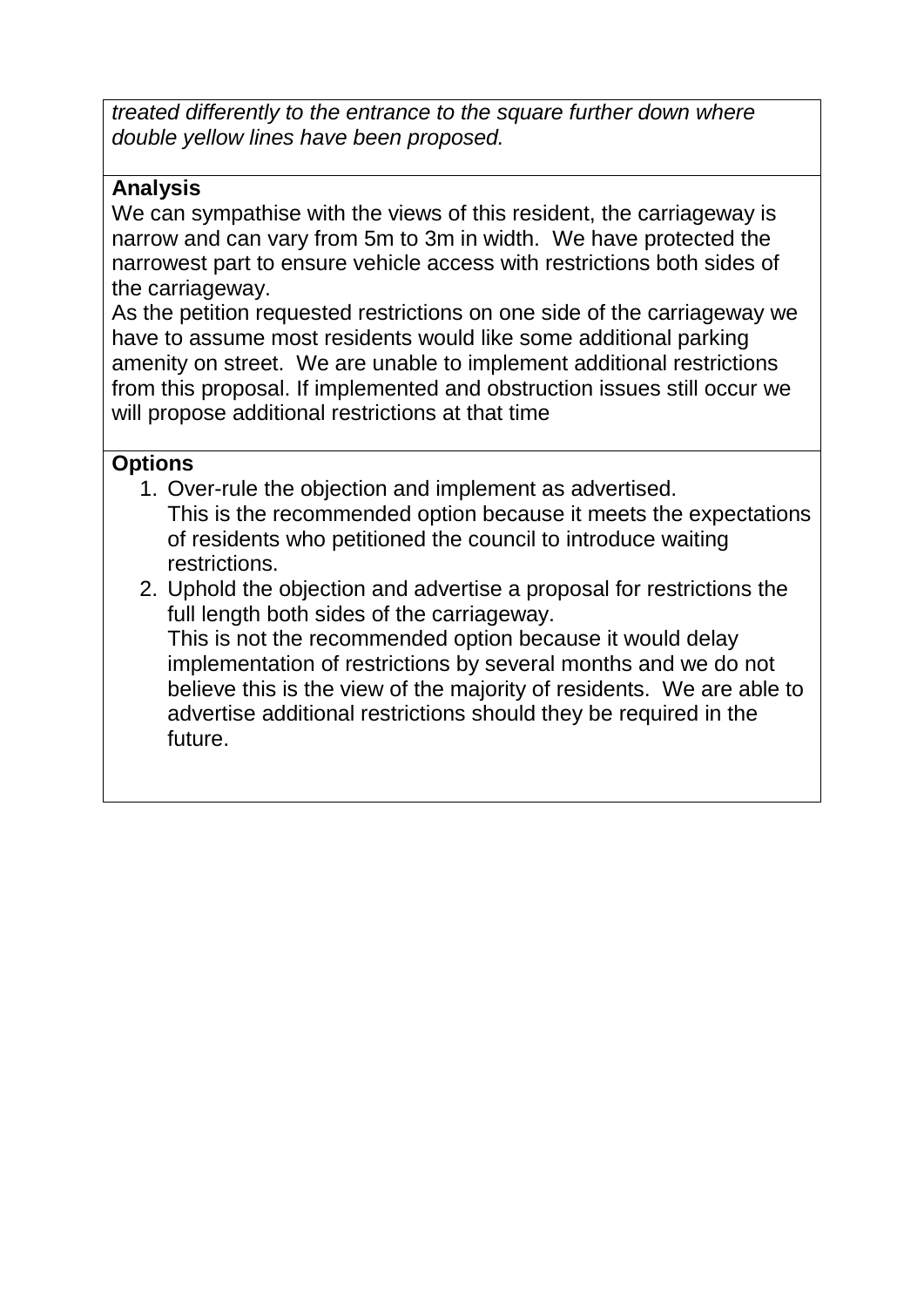# **D3**

#### **Location:** William Plows Avenue

**Nature of problem and plan of Advertised Proposal**

Parked vehicles causing problems with visibility and vehicles on the "wrong" side of the road. Discussions with the Residents association developed the proposal for waiting restrictions as detailed on the plan below:



The proposal was designed to protect sight lines on exiting the parking areas, keep the footway clear of obstructions from parked cars and to ensure drivers negotiated the bend area on the correct side of the carriageway.

The Residents Association discussed the proposal which resulted in the following request for an amendment to the proposal:

*This is in accordance with a meeting of our Residents' Association at which residents felt that the problem was complex. Residents agreed that the proposal should be split into two parts. Part 1 being the introduction of double yellow lines to the east side of William Plows Avenue (behind the bungalows), and Part 2 the introduction of double yellow lines to the west side up to and including in front of the bin store.*

*Residents voted almost unanimously FOR Part 1, and almost unanimously AGAINST Part 2. I would therefore suggest that the proposal as it stands be scrapped, and replaced with the lesser proposal of what I refer to as Part 1 i.e. the introduction of double yellow lines on the east side ONLY of William Plows Avenue (i.e. behind the*